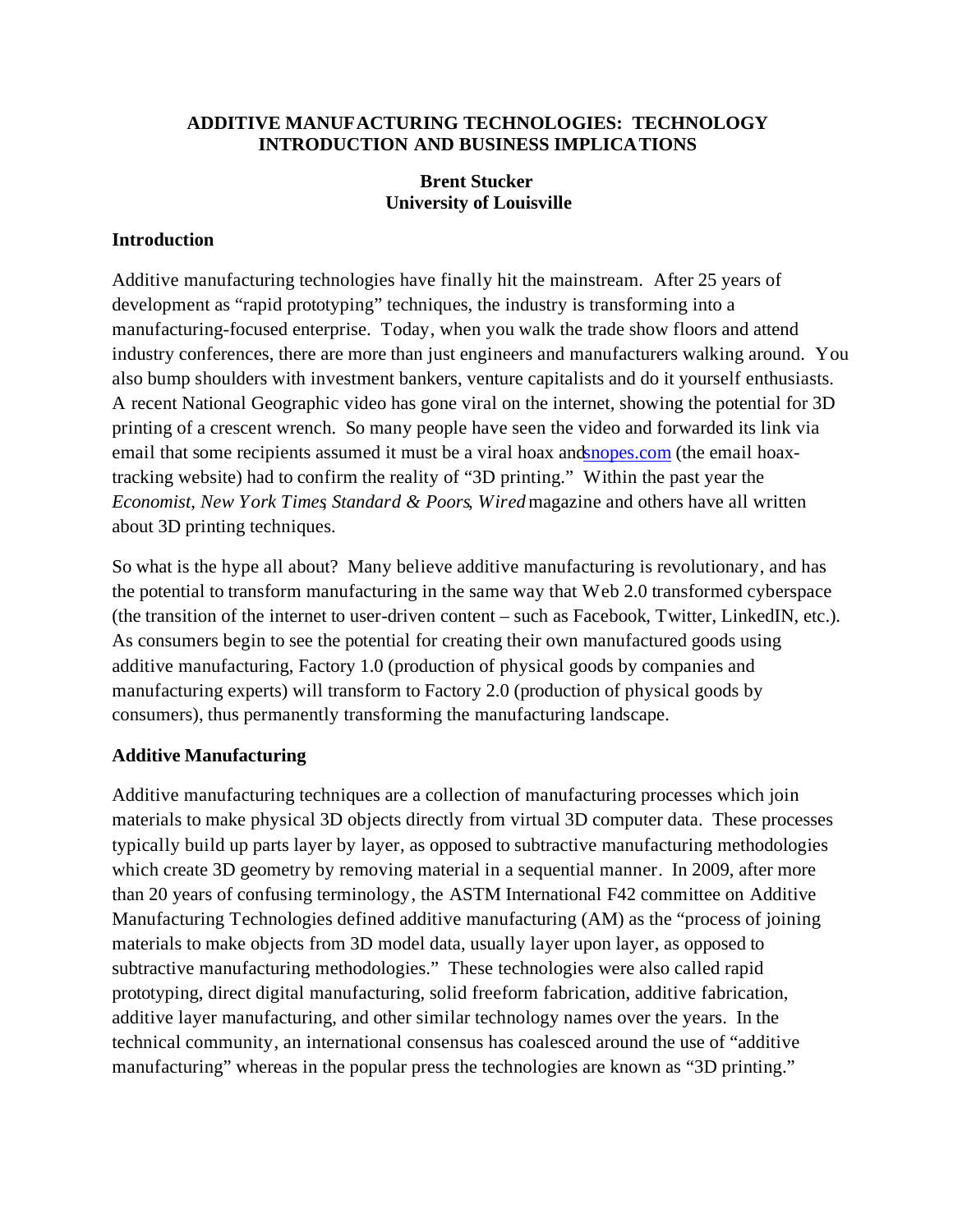

Every existing commercial AM machine works in a similar way. First a 3D CAD file is sliced into a stack of 2-dimensional planar layers. These layers are built by the AM machine and stacked one after the other to build up

the part (see Figure 1). Today, there are seven different approaches to additive manufacturing, and dozens of variants of these approaches. As most of these approaches were first patented in the late 80's and early 90's, in many cases the fundamental process patents have expired or are expiring soon – thus opening up the marketplace for significant competition in a way that was impossible over the past 20 years, due to intellectual property exclusivity.

The remainder of this paper will overview the 7 different approaches to additive manufacturing, followed by a discussion of the business trends and opportunities afforded by AM techniques. The breakdown of AM processes into the following 7 categories is based upon the work of the Terminology Subcommittee of the ASTM F42 committee. At the time of the writing of this paper this categorization is being balloted, and thus the final names of these categories are subject to change as the standards-development consensus process proceeds.

### **Material Jetting**

Material jetting is the use of inkjet printers or other similar techniques to deposit droplets of build material that are selectively dispensed through a nozzle or orifice to build up a 3 dimensional structure. In most cases these droplets are made up of photopolymers or wax-like materials to form parts or investment casting patterns respectively. These processes are truly 3D-printing machines, as they use inkjet and other "printing" techniques to build up 3 dimensional structures.

Photopolymers are useful materials for material jetting as they transform from a liquid to a solid in the presence of light. Photopolymers can be tuned to cross-link and harden in response to different wavelengths of light; and for AM they typically transform in the visible or ultraviolet wavelength ranges.

Material jetting techniques often use multiple arrays of print heads to print different materials. The most common reason for printing 2 materials is for one of the materials to be used as the "build" material, while the second material is used as a "support" material. For 3D geometry that includes channels, voids, or overhanging structures, a support must be built below any overhanging surfaces (as droplets have to land on something to keep them in a fixed location –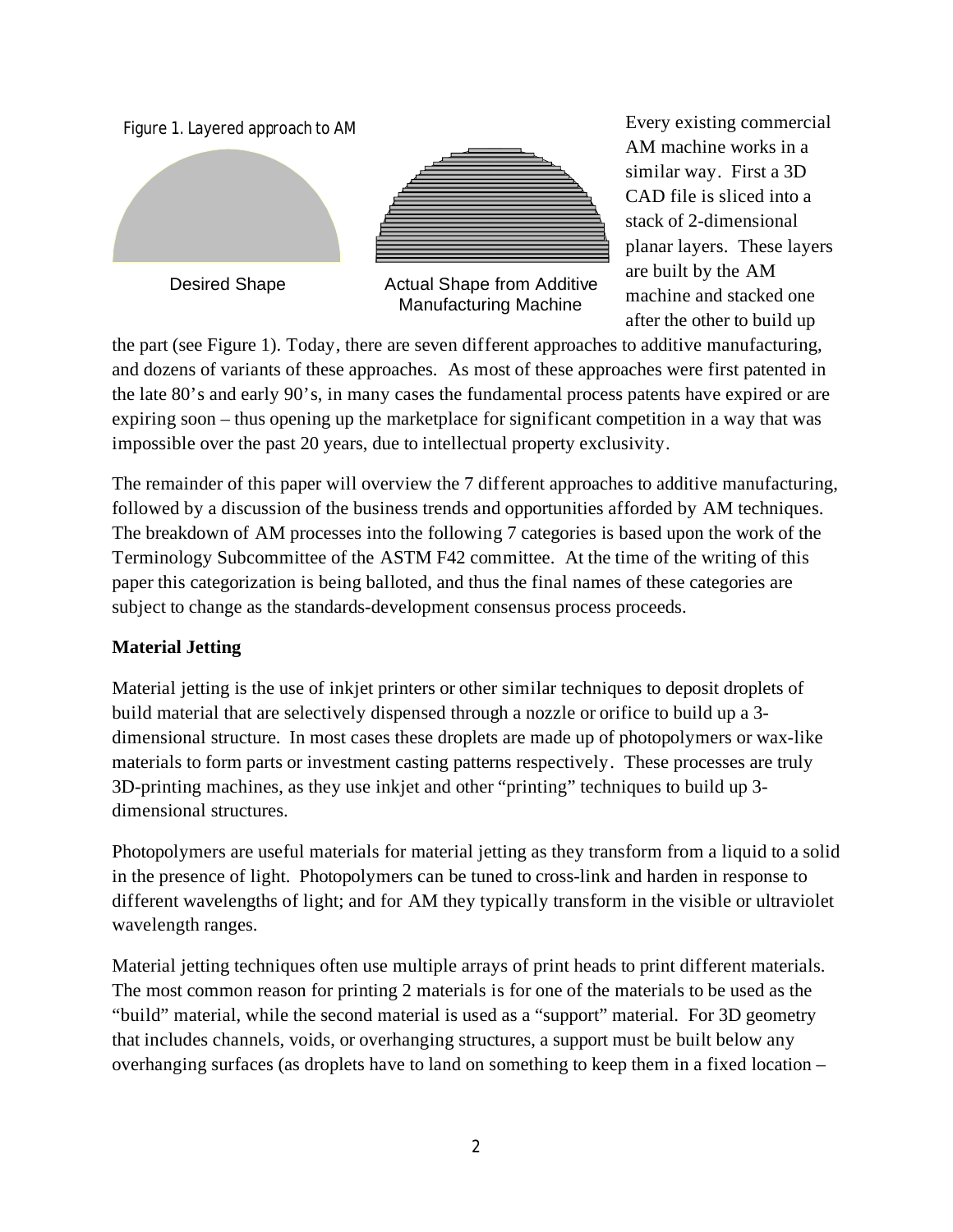Figure 2. Thermojet wax manifold. Note the supports



see Figure 2). When a secondary support material is used, a watersoluble material is commonly used so that the supports can be removed by immersing the part in a waterbased liquid.

Material jetting is capable of printing multi-material and gradient material structures. Applications of multimaterial parts range from parts with controlled hardness/flexibility to

parts with differing electrical properties in various regions to tissue engineered structures with different biological properties in different regions of the part.

### **Binder Jetting**

Binder jetting techniques also use nozzles to print material, but instead of printing with the build material, the printed material is "glue," which holds powder together in the desired shape. A binder jetting process starts by first depositing a thin layer of powder. A print head is then used to print a glue pattern onto the powder, thus forming the first layer. A new layer of powder is deposited and glue is printed again. This pattern is repeated until the part is completed.

Two benefits of binder jetting are its speed and its lack of need for secondary support materials. Since the majority of the volume of the part is made up of the powder material, only a small fraction of the volume of the part needs to be deposited from the printheads. As a result, a layer can be formed very quickly (using arrays of print heads) – often in a matter of seconds. The powder which surrounds the part being formed will naturally act as a support for any subsequent overhanging geometries, and no secondary support materials are necessary.

Figure 3. ZCorp 3D printed layer. Glue is printed inside the blue contours of the part layer.



The only commercially available full-color 3D printing machines are binder jetting machines. A binder jetting machine can be set up in such a way that a complete color spectrum can be printed layer-by-layer. This enables assembled parts to be produced in the intended colors (for marketing purposes) and for graphics, labels and other visual features to be directly printed onto a part as it is being produced (see Figure 3).

## **Photopolymer Vat**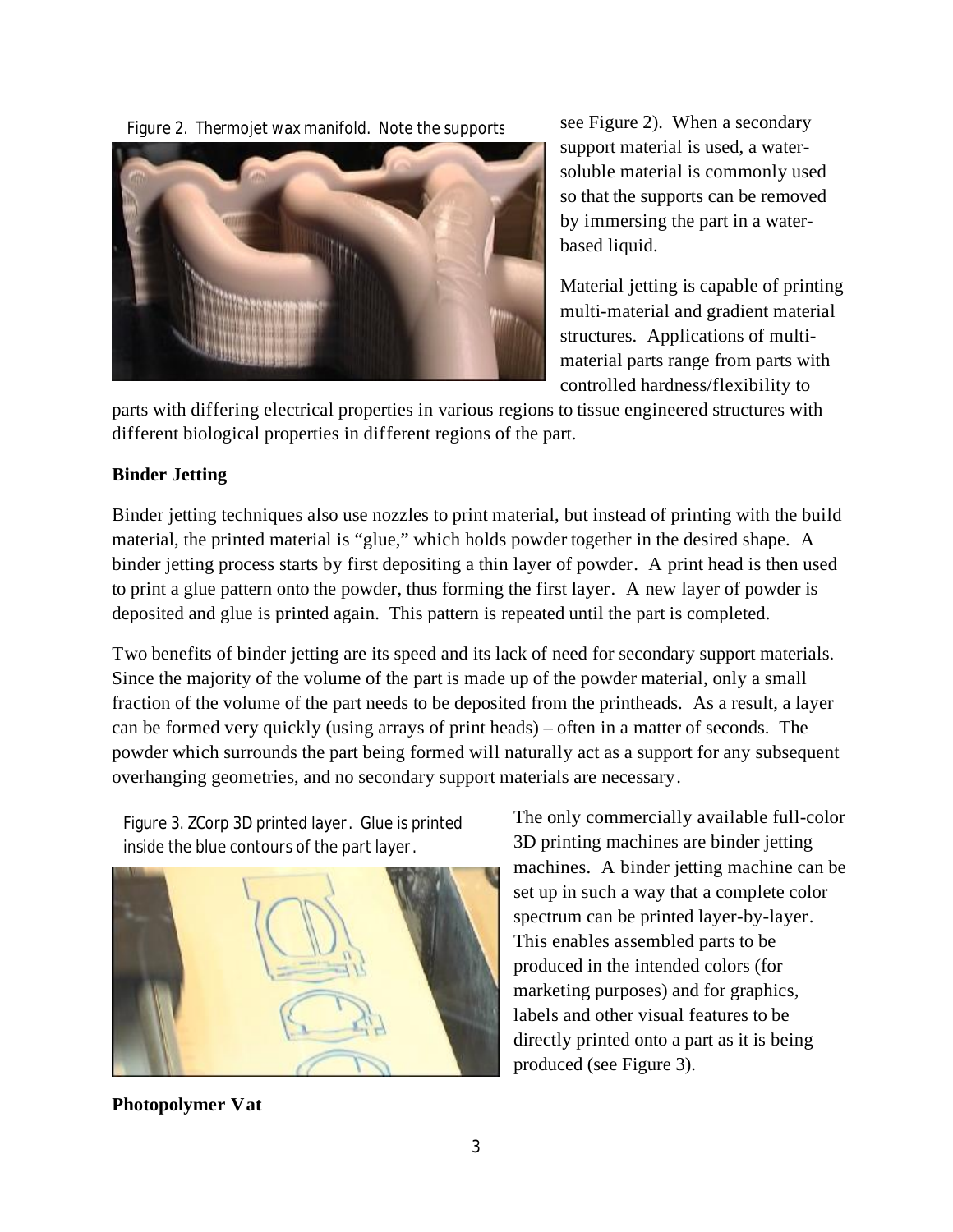Photopolymer vat processesinvolve selective curing of pre-deposited photopolymers using some type of light source. Stereolithography, the first patented and commercialized AM process, works by scanning a laser across the surface of a vat of photopolymer. A platform is raised to just one layer thickness below the surface of the liquid. The laser scans the first cross-sectional layer, attaching the layer to the platform. The platform is lowered within the vat one layer thickness (and material flows over top of the previously formed layer, or is formed over the previous layers using a blade/deposition device) and the process repeats until the part is completed. Photopolymer vat techniques give some of the best accuracies and surface finishes of any AM process.

Some photopolymer vat technologies have been developed to use DLP projectors to project an image of the layer on the surface of the vat, thus cross-linking the photopolymer and converting the entire layer from a liquid to a solid simultaneously.

Photopolymer vat technologies require a support network to be built for overhanging structures; otherwise these structures are subject to breaking or deforming. These supports are made from the same material that the part is made from, so these supports must be cut away after the part is completed.

## **Material Extrusion**

The largest installed base of AM techniques is based upon material extrusion. Material extrusion machines work by forcing material through a nozzle in a controlled manner to build up a structure. The build material is usually a polymer filament which is extruded through a heated nozzle – an automated version of the hot-glue-gun used for arts & crafts. After a layer of material is deposited by the nozzle onto a platform, the platform either moves down or the nozzle moves up; and then a new layer of material is deposited.

In instances where two nozzles are installed in a machine, one of the nozzles is typically used to deposit a water-soluble support material. Three or more nozzles are sometimes used in machines designed for tissue engineering research, so that scaffolds and other biologically-compatible materials can be deposited in specific regions of the implant.

The simplicity of material extrusion machines make them suitable for in-office and home environments. Today, thousands of inexpensive extrusion machines (ranging in price from \$700-\$3000) are sold each year to do it yourself enthusiasts, small companies, educational institutions and hobbyists. This proliferation of low-cost AM machines is a major reason for the current mainstream interest in 3D printing.

### **Powder Bed Fusion**

Powder bed fusion machines work in a manner similar to binder jetting; but instead of printing glue onto a layer of powder, thermal energy is used to melt the powder into the desired pattern.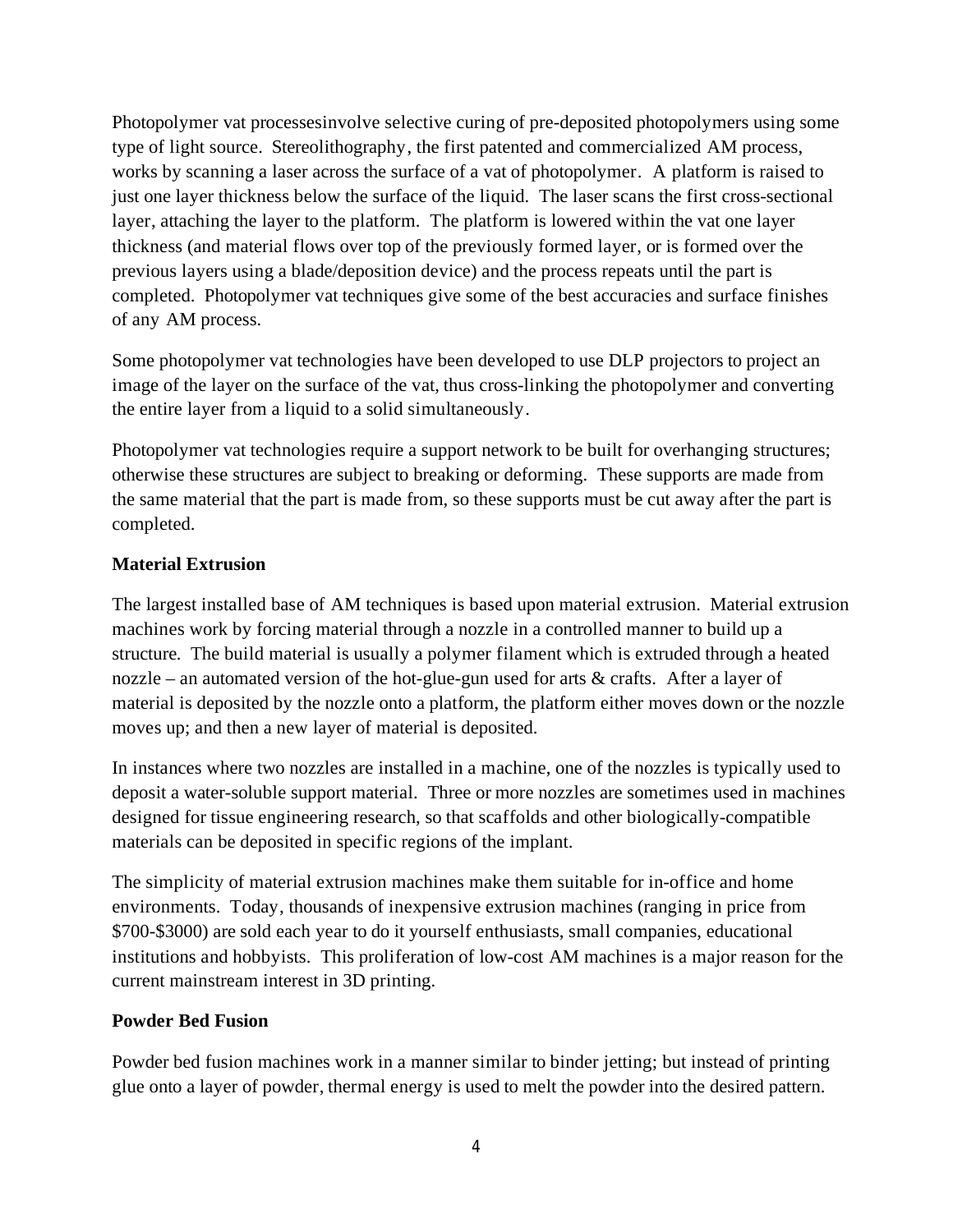In most machines a laser is used to melt polymer or metal powders to build up 3-dimensional objects. Another common variant is the use of an electron beam to melt metal powders.

In the case of polymer powders, the powder surrounding the part being built makes possible the creation of complex 3-dimensional objects without supports. However, for metal powders, the thermal shrinkage of metal parts during solidification causes the parts to warp; and supports are used to attach the part to a thick metal baseplate to maintain the accuracy of the parts and restrain them from warping. These metal supports are machined off after the part is completed

Powder bed fusion machines are the most commonly used AM machines for the creation of enduse parts for highly engineered products. Polymer and metal parts made using these techniques are becoming widely used in aerospace, defense and other highly-engineered systems.

## **Directed Energy Deposition**

Directed energy deposition machines melt material with a laser or other energy source as material is being deposited. These machines work similarly to material extrusion machines except that, instead of melting the material with a nozzle, the wire or powder feed material is melted as it is being deposited onto a part (see Figure 4).



In order to make parts with overhangs, directed energy deposition systems need to either use a 5 axis deposition system (so that material can be deposited from any orientation) or a secondary support material. As these systems are typically used to make metal parts or metal/ceramic composite structures, any supports that are used require machining to remove them.

Directed energy deposition processes are used primarily to add features to an existing structure (such as adding strengthening ribs onto a plate) or for repair of damaged or worn parts. In most cases these processes are used to build up metal structures, and thus they are commonly referred to as metal deposition AM machines.

## **Sheet Lamination**

Sheet lamination techniques work by cutting and stacking sheets of material to form an object. This approach has been used with paper, plastic and metal sheets to build up wood-like, plastic and metal parts respectively. A binder is typically used to bond paper and plastic sheets; whereas welding (either thermal brazing/welding or ultrasonic welding) or bolting of sheets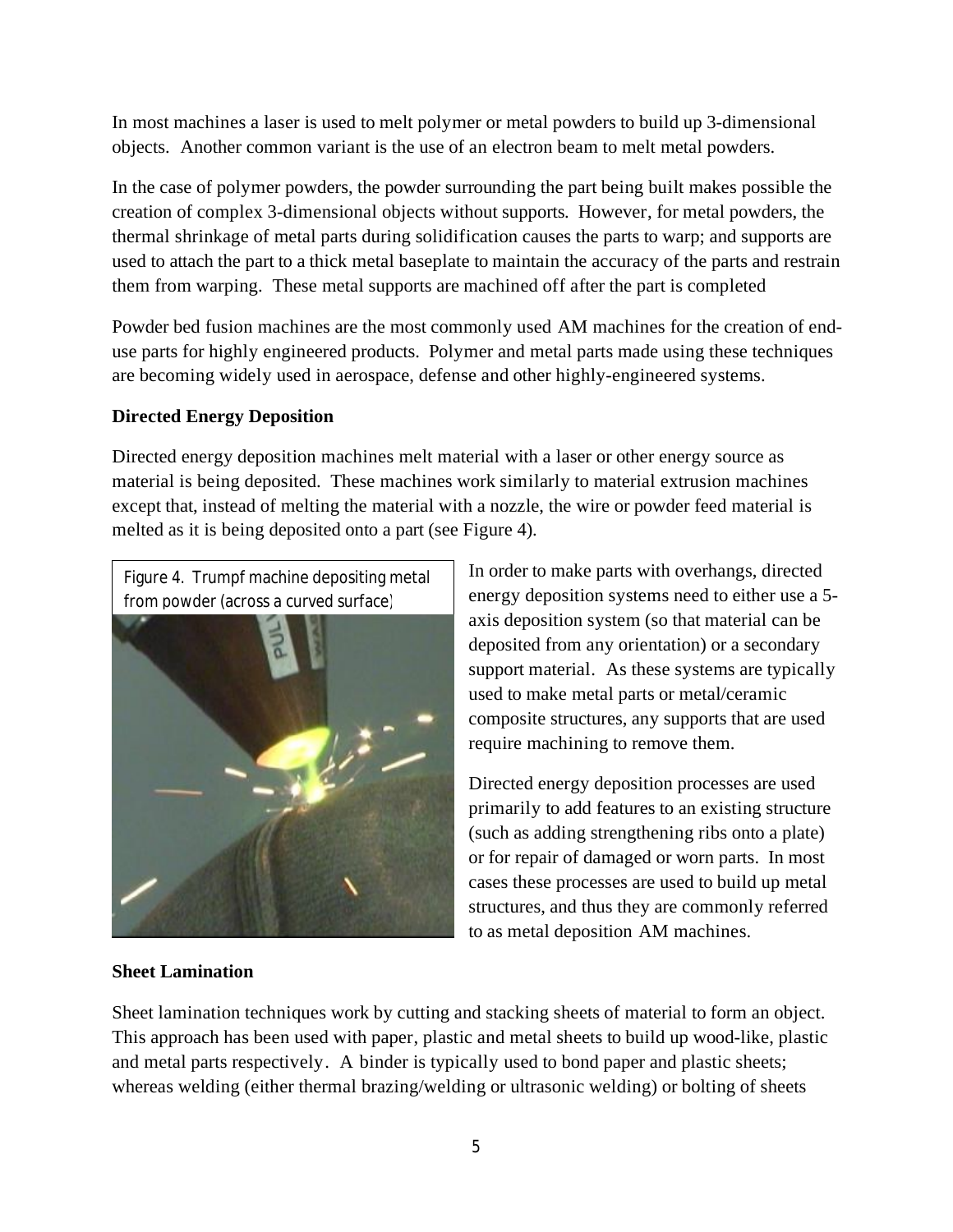together is typically used for metals. Additionally, sheet lamination has been used with ceramic and metal green tapes (e.g. powder held together by a polymer binder in the form of a sheet of material) to build up structures which are later fired in a furnace to achieve a dense part.

# **Hybrid and Direct Write AM**

In some instances multiple AM techniques are combined within the same machine or AM is combined with subtractive techniques (such as CNC milling or laser cutting). For instance, by combining a simple horizontal milling head into a material jetting machine, Solidscape has created a popular line of high-precision wax printing machines (with layer thicknesses of 0.0005") that are heavily used in the jewelry industry to create wax patterns for custom jewelry.

Several AM techniques have been modified to work at a small scale to deposit passive electronic structures (conductors, insulators, resistors, antennas, etc.). These techniques are often known as direct write techniques and, for instance, use electronic "inks" that contain nano-particles or other additives that result in electronic properties after drying, thermal decomposition or other post-treatment. By combining direct write techniques with other AM techniques it becomes possible to create multi-functional 3D-embedded electronic structures on a layer-by-layer basis that combine structural, thermal, electronic and other functions into a single component.

## **Business Implications of AM**

Additive manufacturing has made a significant impact on manufacturing design over the past 25 years as rapid prototyping techniques. The ability to create 3-dimensional objects directly from CAD data allows designers to print out 3D representations of their designs for form, fit and functional testing during the design process. This reduces the time needed to prototype new designs and enables more optimized designs to propagate through to manufacturing (catching errors before committing to costly mass-production tooling and assembly lines).

The layer-by-layer approach of AM is particularly well-suited for highly-complex geometries (including geometries with internal passageways, undercuts and features that are difficult or impossible to make using traditional manufacturing techniques). For small, highly complex objects, AM powder bed fusion processes are sometimes cheaper than injection molding for volumes of parts approaching 100,000 components. However, the larger the part or the more simple its geometry, the more cost-effective traditional manufacturing processes become, compared to AM.

AM is well-suited for parts with complex geometries that are made in low volumes or for personally-customized geometries. For instance, AM is used today in many aerospace systems (including the Space Station, in micro-satellites, in F-18 fighter jets, Boeing 787 aircraft, and more) and for custom dental aligners and hearing aids. AM techniques are commonly used as assembly jigs and fixtures by BMW and others to enable more ergonomic, accurate and quick assembly of automobiles.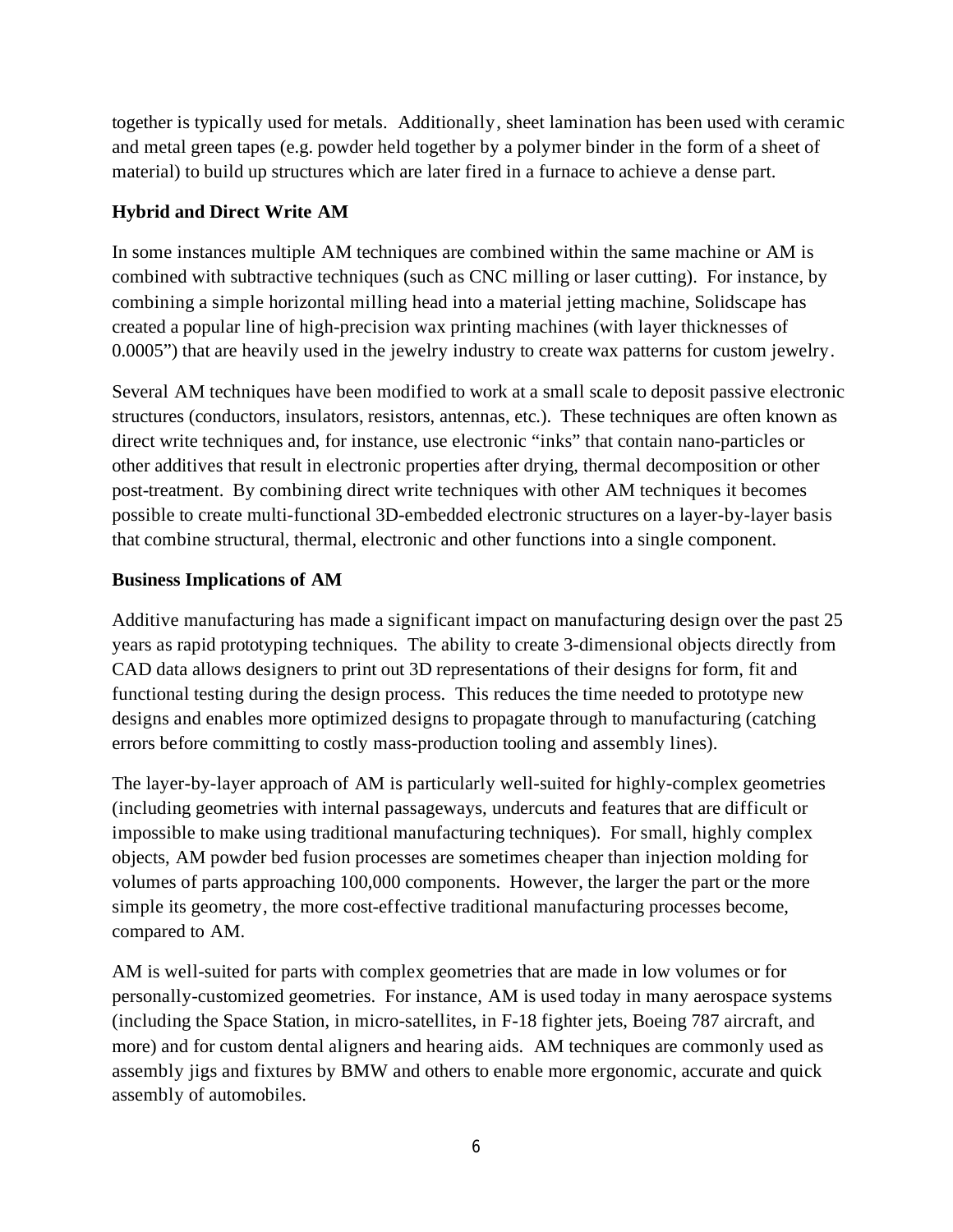One of the key benefits of AM techniques is that there is no tooling or specialized hardware needed for any individual component. Each and every part can be unique from the part created just before or after it. A manufacturer can thus distribute AM machines near to the point of assembly or to the end customer, dramatically changing the logistics and distribution models for manufacturing, rather than concentrating manufacturing where tooling is located. Since AM involves little human involvement to create a part, there is no longer an incentive to off-shore manufacturing to a region of low-cost labor. As a result, on-shoring is the standard for AM.

One particularly good opportunity for AM techniques is in the area of spare part production. If an out-of-production component is needed, a scanning technique can be used to capture the geometry of a broken part, modifications can be made to the CAD file, and a replacement part can be printed out. This is increasingly being used by people who restore automobiles, aircraft, defense systems and other machines that were designed and built decades ago, for which there are no CAD drawings or tooling available to make a replacement part and/or where the original manufacturer is no longer in business.

### **Personal Manufacturing**

Additive manufacturing is today where personal computing was in the late 70's and early 80's. AM is starting to move from the "mainframe" manufacturing arena into the "personal" manufacturing arena. In 2010, more than 5978 "personal" AM machines were sold (all material extrusion machines, most of which are sold for between \$700 and \$1500), as compared to an estimated 6164 other AM systems. In 2007, when personal AM machines first became available, only 66 personal AM machines were sold compared to 4938 other AM systems (Wohlers, 2011). Thus, even though "mainframe" AM systems are growing at a respectable rate, the personal AM market has grown explosively. From an economic standpoint, as personal AM machines are sold at a cost between 0.1% to 10% of the cost of other AM machines (with a commensurate lack of speed, accuracy, materials flexibility, etc), the personal market is still a small portion of the overall AM market. But explosive growth has caught the eye of many investors and companies, who are starting to make plans to enter the market.

### **Entrepreneurship**

A comparison of 3D printing to 2D printing is commonly used to understand the potential for AM. For 2D printing, there is a relatively stable mix of high-volume printers (e.g. newspapers, magazines, advertisements, etc.), medium-volume printers (e.g. digital photocopiers) and lowvolume printers (e.g. laser & ink-jet printers). In the same way that a consumer can purchase a mass-produced poster, print their own photos at Walmart, or use their own inkjet printer at home, 3D printing will likely be used by major manufacturers in factories, local suppliers in neighborhood 3D print shops, and within peoples' homes in the near future.

For AM, entrepreneurial opportunities include the development of new AM machines, supplying AM-produced components to major manufacturers, printing designs for consumers, selling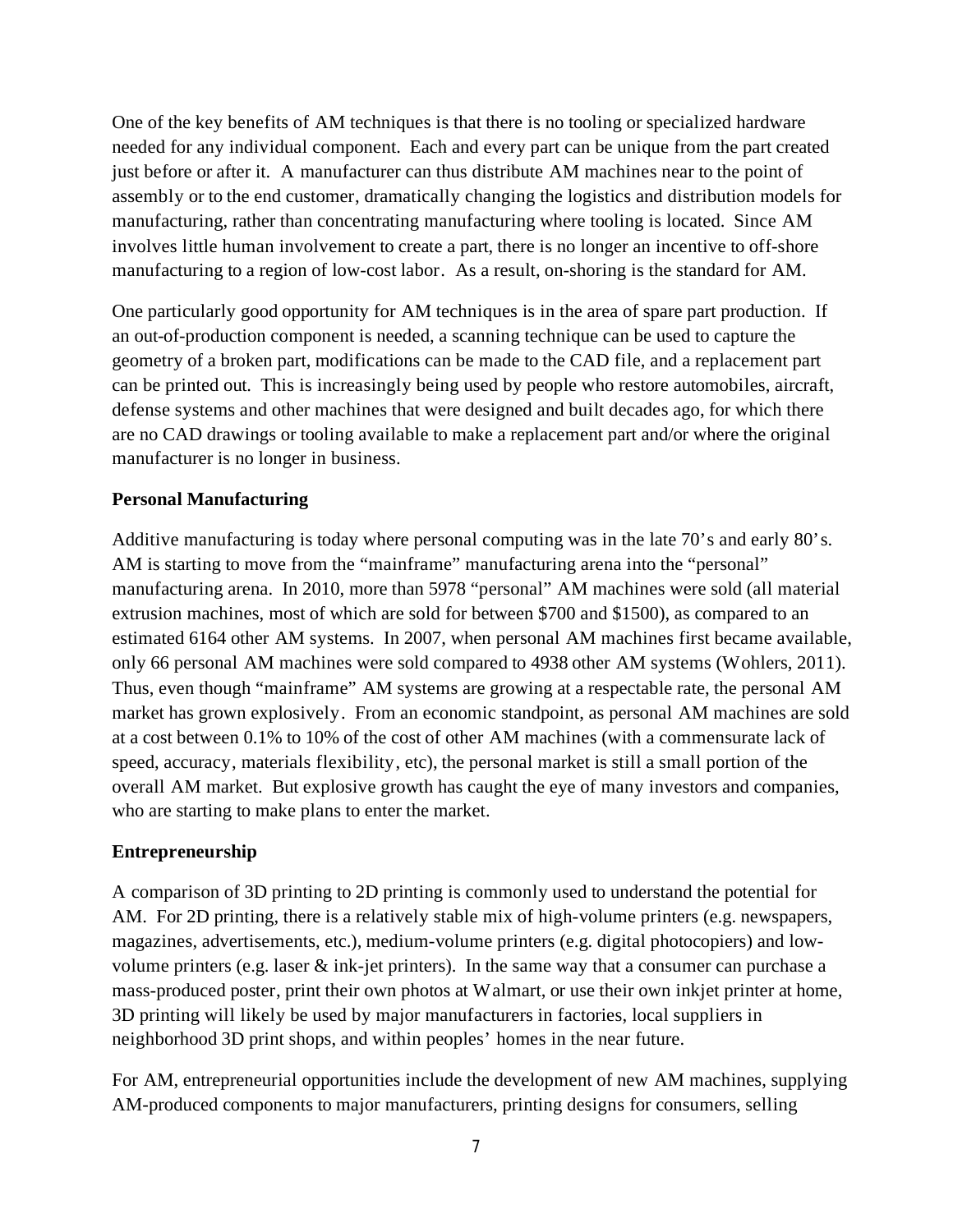unique designs for people to print at home, and more. Thus, AM offers entrepreneurs the opportunity to develop new hardware, software and services that either supplant existing products or introduce completely new products. For instance, entrepreneurs have started companies which develop and sell personal AM machines [\(www.makerbot.com\)](http://www.makerbot.com), provide web portals for designers and consumers to sell and buy parts [\(www.shapeways.com](http://www.shapeways.com); i.materialise.com), provide customized dental aligners [\(www.aligntech.com\)](http://www.aligntech.com), sell unique artistic ([www.bathsheba.com](http://www.bathsheba.com)) and consumer products ([www.freedomofcreation.com\)](http://www.freedomofcreation.com), and more.

AM enables designers and entrepreneurs to start selling products without their own bricks and mortar infrastructure. This is a new paradigm in manufacturing. Instead of requiring investors to provide start-up capital, a creative person can create and sell unique goods without every buying a manufacturing machine or paying for the development of a mold or tool. This means that the barrier to market for entrepreneurial activity in AM is very low and the distinguishing factor between successful and unsuccessful entrepreneurs may often have more to do with their ability to create marketing momentum through social media than their ability to secure venture capital or other financing. This means that entrepreneurs who are creative and understand the capabilities, benefits and limitations of AM will have an edge over others.

## **Conclusions**

Additive manufacturing technologies have the potential to create a new type of industrial revolution. AM is moving far beyond rapid prototyping in many industries. In the same way that the internet has democratized the creation and distribution of information, additive manufacturing has the potential to democratize the creation and distribution of physical goods. The ability to create customized, geometrically complex parts without tooling lowers the barriers for entrepreneurial activity and gives designers never-before-available opportunities for optimized design. Today AM is crossing the barrier from a specialized set of manufacturing and design tools into the regime of "personal" manufacturing. Those who are able to capitalize upon new business models involving physical goods might very well be the "internet billionaires" of the future.

### **Suggested Sources for Further Information**

*Wohlers Report 2011: Additive Manufacturing and 3D Printing State of the Industry*, Wohlers Associates Inc., Fort Collins, CO, 2011 – a detailed industry analysis, updated annually.

*Rapid Prototyping Journal*, Emerald Publishing– the leading additive manufacturing-related journal, in its 16<sup>th</sup> year of publication.

*Additive Manufacturing Technologies: Rapid Prototyping to Direct Digital Manufacturing* (2010), Gibson, Rosen & Stucker, Springer Publishing – an engineering textbook.